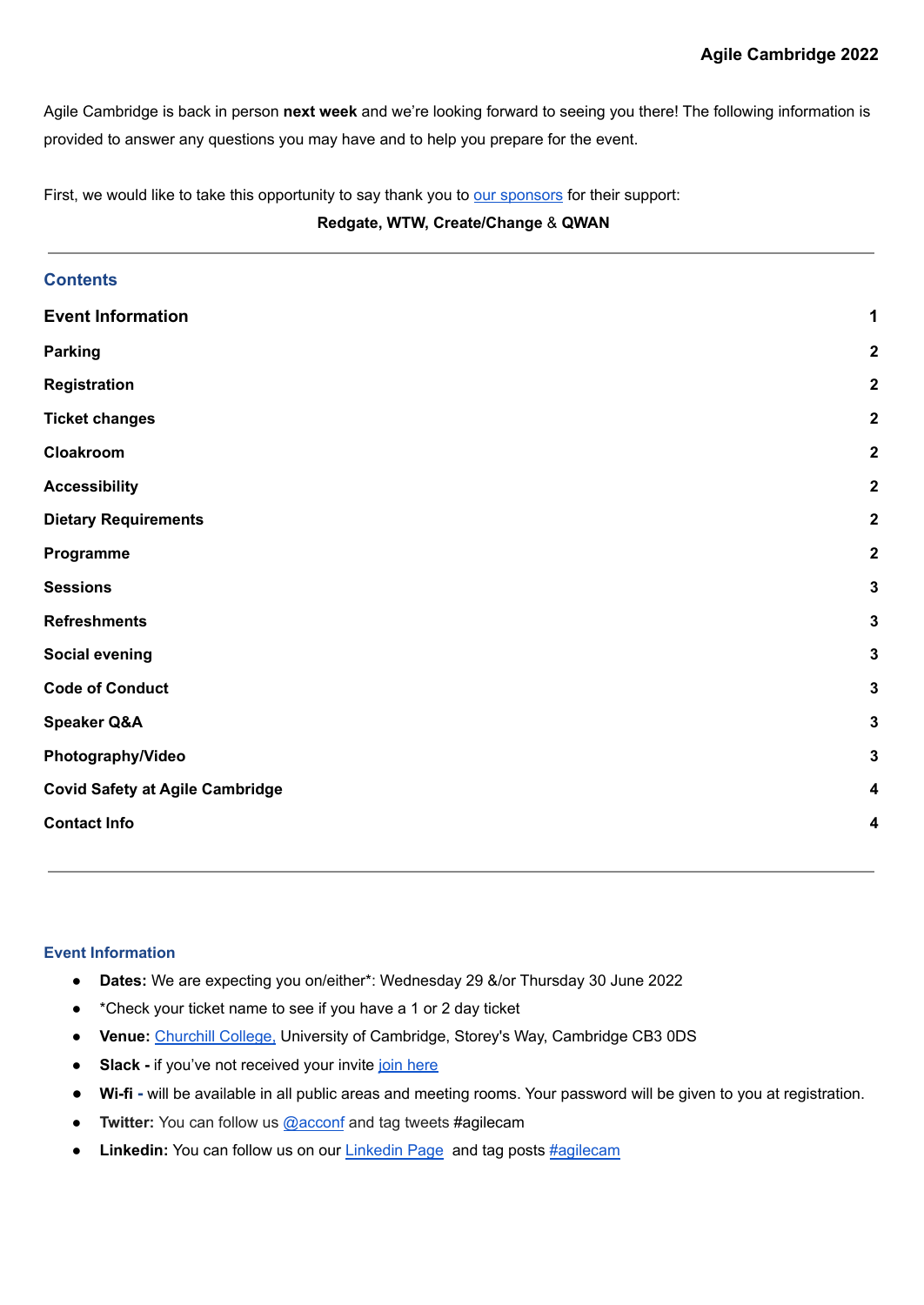## <span id="page-1-0"></span>**Parking**

- Whilst we encourage you to use public transport or to cycle, if you are driving, Churchill College has some parking on site, available on a first come first serve basis. There is no overflow parking available.
- Follow the signage and allow a 5 minute walk for the c.750 metres from the main car park to Registration.
- In case parking is full, you may like to consider parking at [Madingley](https://cambridgeparkandride.info/madingleyroad.shtml) Road Park & Ride which is approximately a 20-25 minute walk from the venue.

## <span id="page-1-1"></span>**Registration**

- Upon arrival tea/coffee and pastries will be available Wednesday & Thursday from 08:15am
- When you arrive you will be given a name badge, wifi code and programme booklet.

## <span id="page-1-2"></span>**Ticket changes**

- If you are taking the place of someone else, you are required to inform us before the event.
- Splitting of tickets is not allowed (either in full or part days)
- If you need to amend a 2 day ticket contact us before the event.
- For Health & Security reasons we need to know who is attending each day.
- We know that sometimes the unavoidable happens and you find you cannot join us at the last minute. Please do not give your ticket to someone else without first contacting and confirming this with us.

## <span id="page-1-3"></span>**Cloakroom**

- There will be a coat rail available opposite our registration desk.
- A room is available for coats and bags items are left at owner's risk.
- You cannot leave items overnight.

## <span id="page-1-4"></span>**Accessibility**

● Please contact us to discuss any accessibility needs you may have.

## <span id="page-1-5"></span>**Dietary Requirements**

If you have told us about specific dietary requirements/allergies these have been catered for - if you are unsure on anything please speak to us and/or the venue hospitality team.

## <span id="page-1-6"></span>**Programme**

- A printed booklet containing the programme will be provided when you arrive
- We have also added an A4 PDF timetable to our website
- The printed programme contains room names for each session
- Where possible, if there is a break of less than 30 minutes between sessions we are using two rooms per track to help aid ventilation.
- We recommend you use the programme [published](https://agilecambridge.net/programme) on our website for planning sessions to attend as this is kept up-to-date with any last minute changes and has more detailed session information.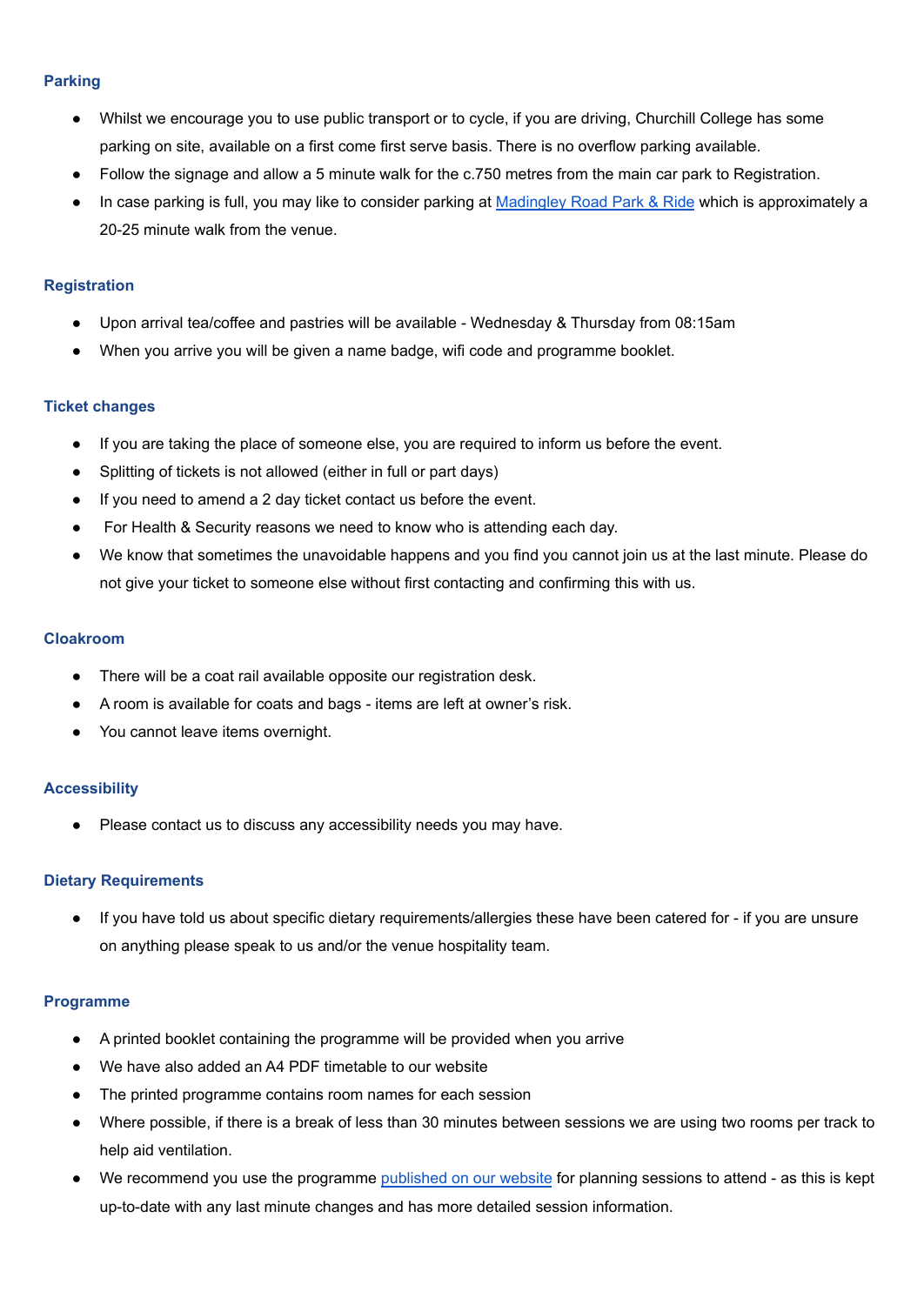#### <span id="page-2-0"></span>**Sessions**

- Places at sessions are allocated on a first-come, first-served basis.
- Once the room and/or workshop capacity is reached you will be asked to choose a different session.

**Important note:** the venue is strict about the use of white-tac and generally sticking things on walls - if you need to do this please only use the flip chart stands and/or windows.

#### <span id="page-2-1"></span>**Refreshments**

Will be provided during arrival, morning & afternoon breaks, (grab and go) lunch & the social evening.

#### **Agile on the Bench**

Agile on the Bench is back for a one-off special each day, during the lunch break. Agile on the Bench is a low-fi, outdoor meet-up run by agile people for agile people, on a bench. It is a mix of short talks about all things agile, people, teams, users and getting things done.

- Your hosts will be Emily Webber and Cara Bermingham
- Talks will be up to a maximum of 10mins long, with 5 mins for questions
- See our programme online for the confirmed speakers on each day
- It takes place outside with no tech, which means no slides (or printouts of slides).
- Lunch will be "grab and go" so you have time to grab and join!

#### <span id="page-2-2"></span>**Social evening**

- **Wednesday:** from 17:00 join us for a cold drink and BBQ on the beautiful lawns of Churchill College.
- The social evenings are for participants of the conference only, please ensure you wear your name badge

## <span id="page-2-3"></span>**Code of Conduct**

On registering for your ticket, you agreed to abide by the Code of Conduct. At its essence is behaving in an appropriate manner at a professional event which we have found most participants manage without undue stress or struggle. You can read our full code of conduct here and speak to any of our team about our action plan. You can view the full [Code](https://agilecambridge.net/code-of-conduct) of [Conduct](https://agilecambridge.net/code-of-conduct) here.

#### <span id="page-2-4"></span>**Speaker Q&A**

- **● Questions must be concise, relevant and a question**
- We ask speakers to let participants know at the start of their session how they prefer to take questions
- We ask you to understand that, as a speaker, they're putting themselves in a vulnerable position
- We want them to feel safe and able to put their energy into their delivery without unwarranted distraction

#### <span id="page-2-5"></span>**Photography/Video**

We will be taking photographs/videos of some sessions, speakers and participants during the event, which may be used for future marketing purposes and on social media. If you don't want to be in videos and/or photographs please let us know at registration.